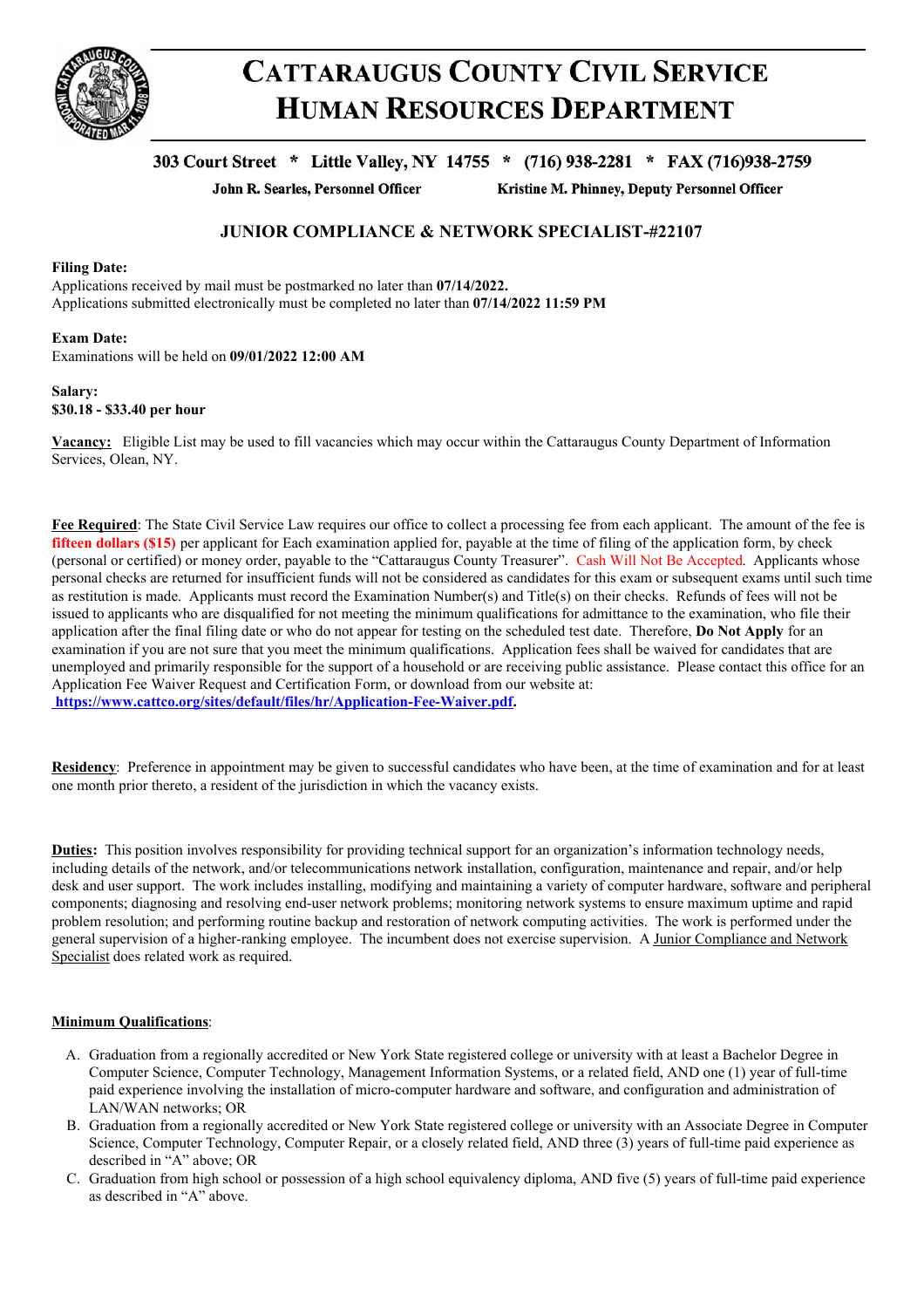*SPECIAL REQUIREMENT:* Candidates must possess a valid New York State Driver's license at time of appointment and throughout the duration of employment. Certain assignments made to employees in this class will require reasonable access to transportation to meet field work requirements made in the ordinary course of business in a timely and efficient manner.

# **Subject of Examination**:

The examination will consist of a rated evaluation of training and experience. You will complete a questionnaire that asks for specific information on your information technology education (formal degrees, IT-related training courses, certifications) and experience. You will also be asked to briefly describe a significant achievement in each of the job's areas and to provide the name and contact information for someone who can verify your information. The information you provide about your experience will be rated against the following areas:

#### **Help Desk**

#### **User Support**

### **Network Administration**

#### **Data Communications**

### **Microcomputer Repair**

This examination is being prepared and rated by the New York State Civil Service Department in accordance with Section 23-2 of the Civil Service Law. The provisions of the New York State Civil Service Rules and Regulations dealing with the rating of examinations will apply to this examination.

Applications will be accepted up to *July 14, 2022*, and may be obtained from the Cattaraugus County Civil Service website at: **<https://www.cattco.org/human-resources/exam-info#application>**.

### **Cattaraugus County-An Equal Opportunity Employer**

Issued: June 14, 2022

**PARTICIPATION IN MULTIPLE EXAMINATIONS:** If you have applied for both State and Local government examinations, you must take all your examinations at the State examination center. You will be advised by letter when and where to report for your examinations.

If you have applied for another local government examination with **another local civil service agency**, call or write each civil service agency to make arrangements. You must notify all government civil service agencies with whom you have filed an application of the test site at which you wish to take your examination.

**SATURDAY SABBATH OBSERVERS - HANDICAPPED PERSONS:** If special arrangements for testing are required, please indicate this on your application(s).

**CANDIDATES PLEASE NOTE:** Your application for this test is part of the examination process. Applications must be completely filled out with all pertinent information stated. The Commission does not refer to other applications on file for additional information. Applications which do not show training and/or experience to meet the minimum qualifications will be disapproved. Vagueness and ambiguity will not be resolved in your favor.

**VETERANS:** Disabled and non-disabled war veterans who are eligible for additional credits must submit an application for veterans' credits. Candidates who wish to claim veterans' credits on an examination should request an application and information sheet from the Cattaraugus County Civil Service Commission. Veterans' application forms will also be available upon request at the examination center. The completed forms must be received before the eligible list for the examination is established in order to utilize additional credits.

Effective January 1, 2014, War-time Veterans who previously used non-disabled veterans credits for appointment or promotion and are subsequently certified by the Veteran's Administration as a disabled veteran may again be eligible for additional exam credits. To apply for subsequent disabled veteran credits, complete the Veteran Credit application and check the applicable box, additionally you are required to follow the directions below regarding Disabled Veterans credits.

Effective January 1, 1998, the State Constitution was amended to permit a candidate currently in the armed forces to apply for and be conditionally granted veteran's credit in examinations. Any candidate who applies for such credit must provide proof of military status to receive the conditional credit. *No credit may be granted after the establishment of the list*. It is the responsibility of the candidate to provide appropriate documentary proof indicating that the service was in time of war, as defined in Section 85 of Civil Service Law, and that the candidate received an honorable discharge or was released under honorable conditions in order to be certified at a score including